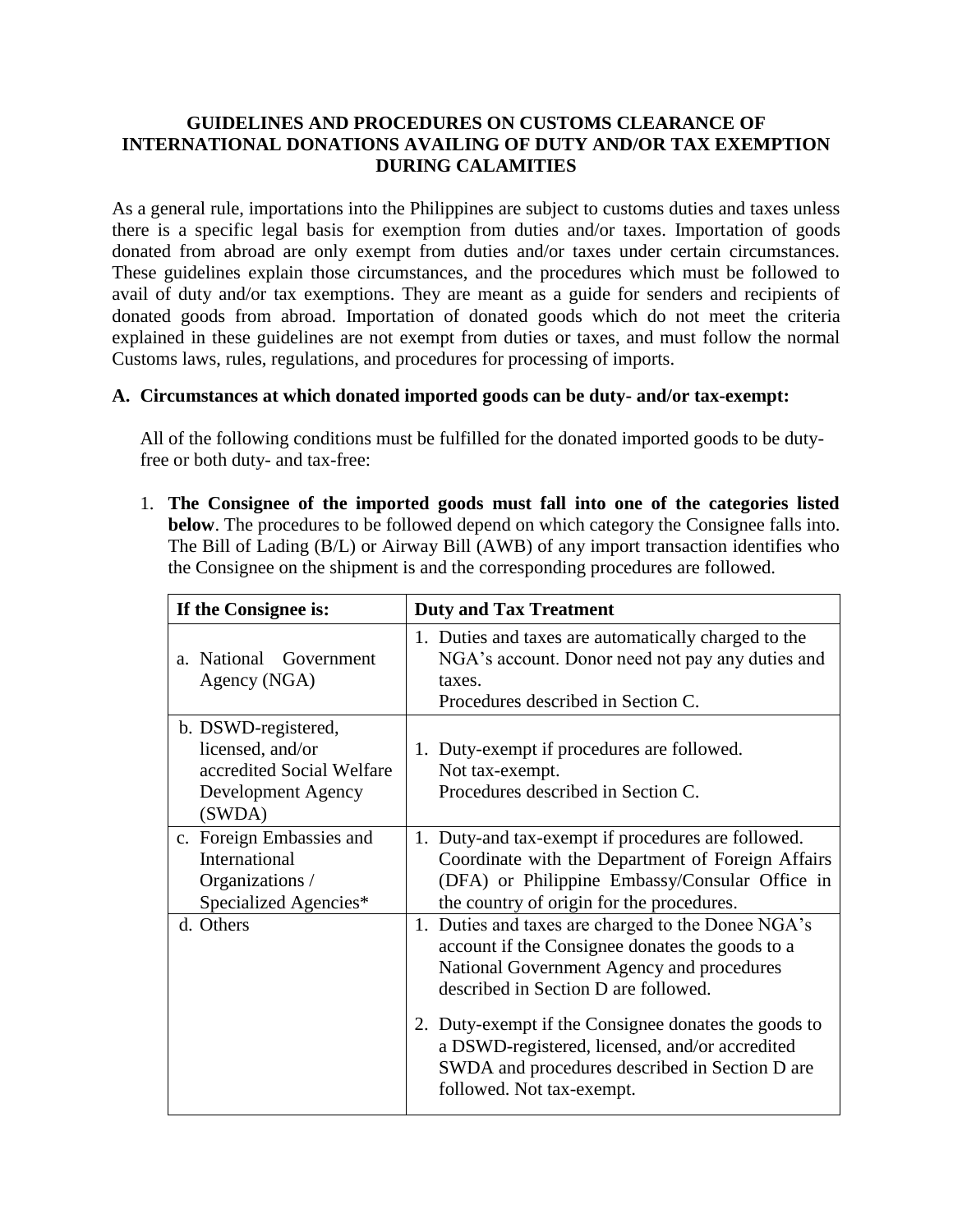| 3. Neither duty-exempt nor tax-exempt if the       |
|----------------------------------------------------|
| Consignee does not donate to either a National     |
| Government Agency or a DSWD-registered,            |
| licensed, and/or accredited SWDA, or if procedures |
| in Section D are not followed.                     |

\* *See Appendix I for list of international organizations / specialized agencies*

For all the scenarios above, other charges such as storage, demurrage, arrastre, wharfage, trucking / transportation, warehousing, stripping / stuffing, etc. are not covered by the privileges. As such, unless prior arrangements are made with the donee to shoulder these costs, the consignee is still required to settle the mentioned charges for goods to be released.

- 2. **The donated imported goods must not be prohibited imports.** The Tariff and Customs Code of the Philippines, Section 101, other laws, and other regulations issued by different government agencies, define certain goods whose importation into the Philippines is prohibited. Examples include adulterated or misbranded food and drugs. Moreover, the following are also prohibited:
	- a. Used clothing
	- b. Medicines
		- i. without English translations in their immediate labels
		- ii. not listed in the Philippine National Formulary [\(http://www.ncpam.doh.gov.ph/index.php/pnf1/approved-pnf-medicines](http://www.ncpam.doh.gov.ph/index.php/pnf1/approved-pnf-medicines-samp)[samp\)](http://www.ncpam.doh.gov.ph/index.php/pnf1/approved-pnf-medicines-samp) or registered in an FDA-counterpart agency in the country of origin
		- iii. with expiry date less than six (6) months upon arrival
- 3. **If the donated imported goods are regulated imports, the Consignee must obtain an import permit or clearance from the relevant Philippine government agency which regulates importation of these goods.** Various laws and other regulations issued by different government agencies define certain goods whose importation into the Philippines are restricted or regulated. Some examples of commonly donated goods, and the government agencies which issue the import permits for such goods, are given below:

| <b>Regulated Goods</b>                     | <b>Issuer of Import</b><br><b>Permit / Clearance</b> | <b>Contact Details</b>                                                                                                                                                                                                                                                                                                        |
|--------------------------------------------|------------------------------------------------------|-------------------------------------------------------------------------------------------------------------------------------------------------------------------------------------------------------------------------------------------------------------------------------------------------------------------------------|
| Medicine, medical<br>devices and equipment | Food and Drug<br>Administration                      | <b>DRUGS/MEDICINES:</b><br>Ms. Maria Lourdes Santiago<br>OIC, Center for Drug Regulation and<br>Research<br>Tel #: 857.19.00 loc. 1331<br><b>MEDICAL DEVICES &amp;</b><br><b>EQUIPMENT:</b><br>Dir. Agnette P. Peralta<br>Center for Device Regulation,<br><b>Radiation Health and Research</b><br>Tel #: 749.94.43/711.68.24 |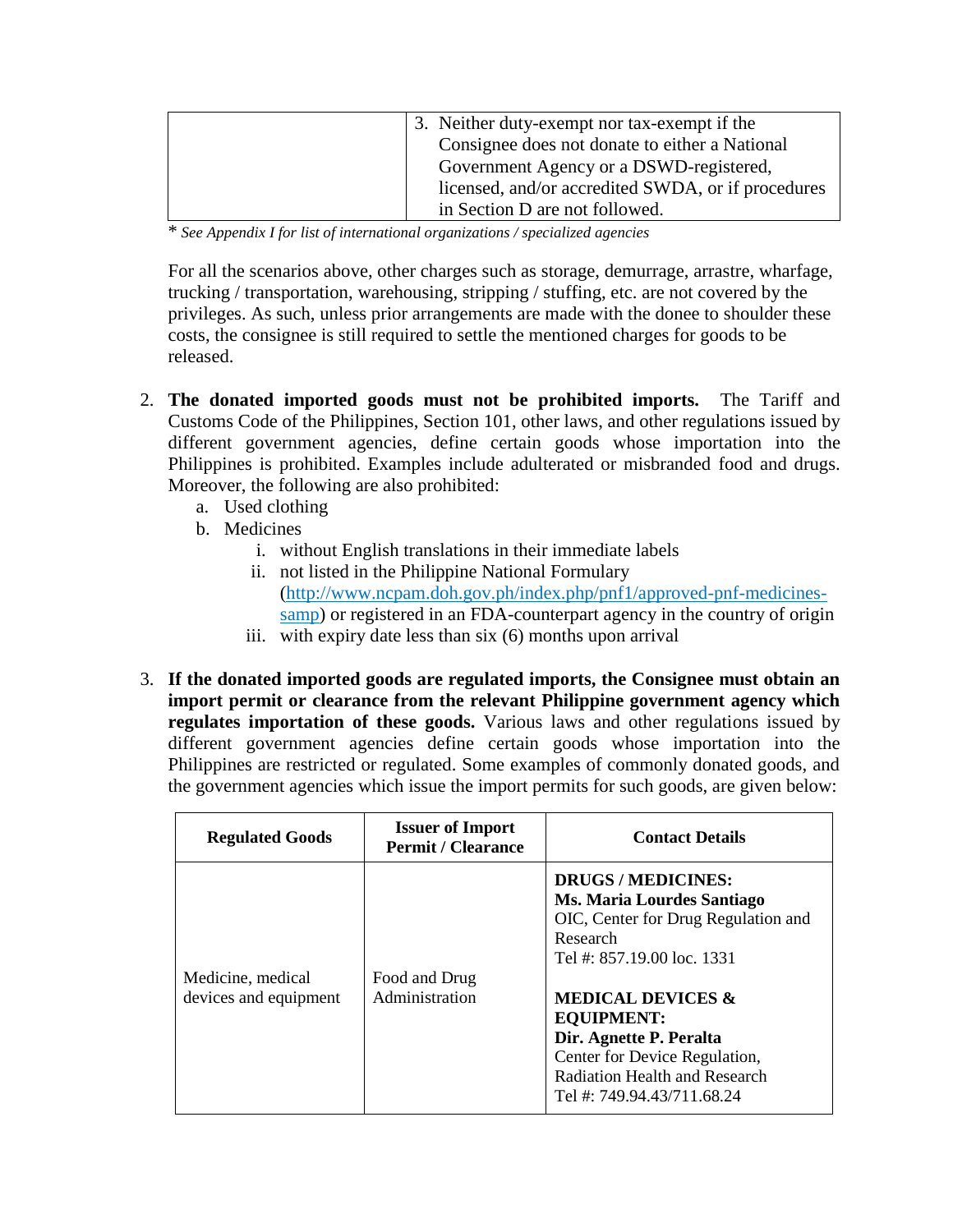| Rice                           | National Food<br>Authority                         | Mr. Christopher T. Patdo<br><b>Grains Operation Officer</b><br>Ms. Lisette C. Pineda<br>Economist<br>Tel #: 454,18.90 |
|--------------------------------|----------------------------------------------------|-----------------------------------------------------------------------------------------------------------------------|
| <b>Toys</b>                    | Food and Drug<br>Administration                    | Ms. Maria Theresa Gutierrez<br>OIC, Center for Cosmetics Regulation<br>and Research<br>Tel #: 857.19.00 loc. 8113     |
| Processed Food                 | Food and Drug<br>Administration                    | <b>Ms. Pilar Marilyn Pagayunan</b><br>OIC, Center for Food Regulation and<br>Research<br>Tel #: 857,19,00 loc. 8105   |
| Telecommunication<br>Equipment | <b>National</b><br>Telecommunication<br>Commission | Mr. Gil M. Meriño<br>OIC, Special Radio Services Division<br>Tel #: 924.40.79                                         |

# **B. The One-Stop Shop**

The One-Stop Shop is an office with locations at the Ninoy Aquino International Airport (NAIA), Port of Mactan, and port nearest the calamity area, designed to facilitate and expedite processing of importations of relief goods, rehabilitation equipment, and other articles intended for delivery and distribution to calamity-declared areas.

All government agencies which have roles to perform in processing availment of duties and/or taxes exemptions and releasing goods are represented in the OSS. The following are the contact persons for each location (current as of July 2014)

| <b>Government Agencies</b> | <b>Contact Persons</b>                                                                                                                    |                                                               |
|----------------------------|-------------------------------------------------------------------------------------------------------------------------------------------|---------------------------------------------------------------|
|                            | NAIA                                                                                                                                      | <b>Port of Mactan</b>                                         |
| Bureau of Customs (BOC)    | <b>Atty. Agnes D. Dominez</b><br>Chief, Law Division<br>$(02)$ 879.50.88<br>$(02)$ 831.34.21                                              | Mr. Roy R. Gonzaga<br>Warehouseman III<br>$+63.916.552.87.38$ |
|                            | Ms. Maria Teresita Juliet G. Malco<br>Asst. Customs Operations Officer / BOC Point Person<br>for Foreign Donations<br>$+63.917.746.11.68$ |                                                               |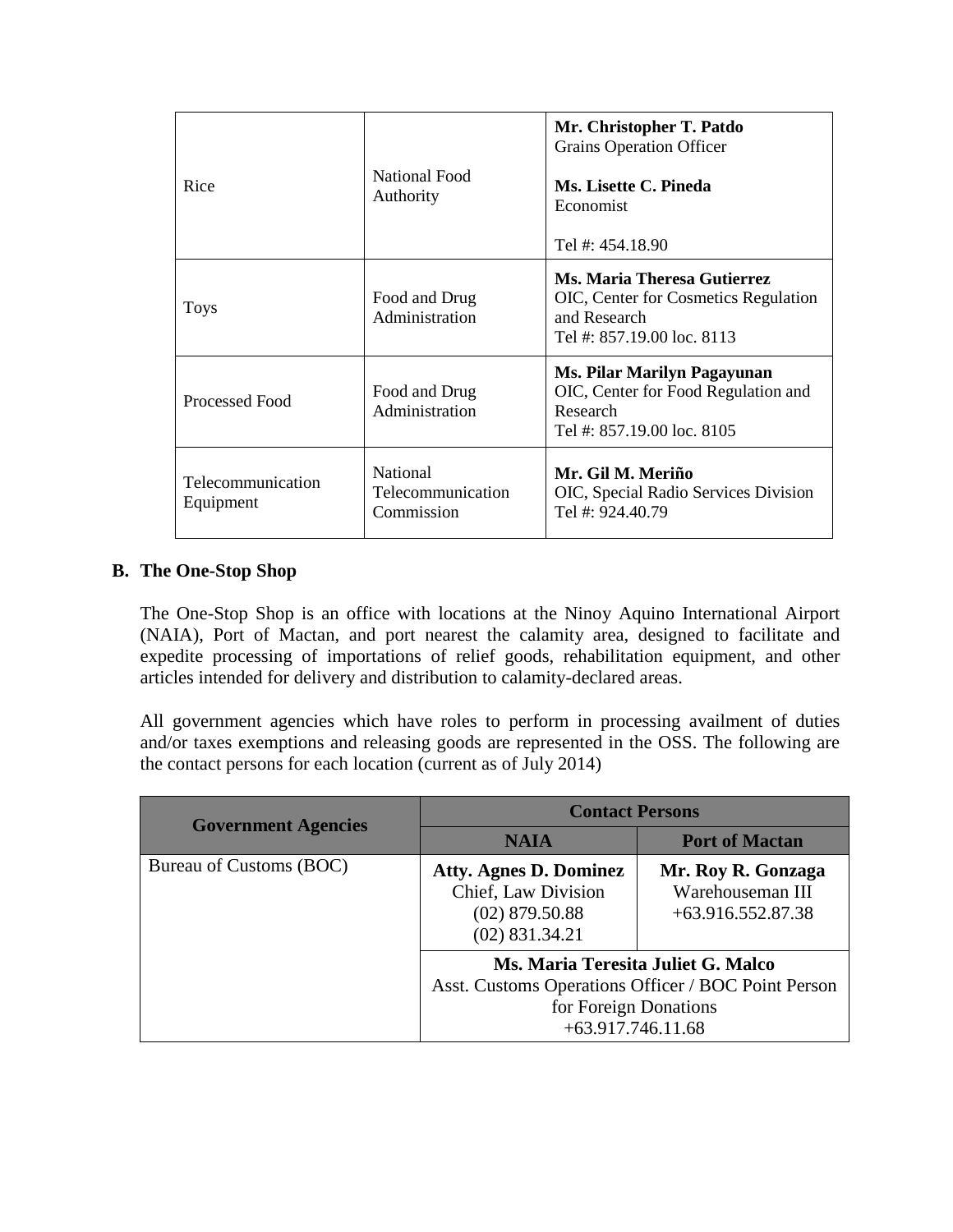| Department of Social Welfare &          | Mr. Patrick John G. Reyes                  |
|-----------------------------------------|--------------------------------------------|
| Development (DSWD)                      | Administrative Officer V                   |
|                                         | Mr. Charles Kevin J. Ronda                 |
|                                         | <b>Administrative Officer IV</b>           |
|                                         | $(02)$ 851.26.81                           |
|                                         | $(02)$ 852.80.81                           |
| Department of Health (DOH)              | Ms. Maylene M. Beltran                     |
|                                         | Director IV                                |
|                                         | Bureau of International Health Cooperation |
|                                         | Dept. of Health                            |
|                                         | (02) 651.78.00 local 1302                  |
| Department of Finance (DOF)             | <b>Internal Revenue Division</b>           |
|                                         | $(02)$ 526.84.76                           |
| Department of Education (DepEd)         | <b>Ms. Zeny Lastimoza</b>                  |
|                                         | Adopt a School Program Secretariat         |
|                                         | $(02)$ 638.86.37-39                        |
| Department of Foreign Affairs           | <b>Office of Protocol</b>                  |
| (DFA)                                   | $(02)$ 834.40.00                           |
| <b>National Disaster Risk Reduction</b> | Ms. Shelby A. Ruiz                         |
| and Management Council                  | Civil Defense Officer III                  |
| (NDRRMC)                                | $(02)$ 911.14.06 / (02) 911.50.61-65       |
| Office of Civil Defense (OCD)           | $(02)$ 912.56.68 / +63.917.512.25.23       |
| Food and Drug Administration            | <b>Ms. Nemia T. Getes</b>                  |
| (FDA)                                   | 857.19.00 local 2141                       |
|                                         | Atty. Emilio Polig, Jr.                    |
|                                         | 857.19.00 local 8104 / 8106                |
|                                         |                                            |

The OSS is activated, with the National Disaster Risk Reduction and Management Council (NDRRMC) as the lead agency, upon the declaration of the President of the Philippines of a national state of calamity. Sections C and D below indicate the procedures that should be followed if OSS is activated.

If OSS is not activated, duties and/or taxes exemptions can be availed of by following the steps under "Pre-Arrival Activities" and "Port of Discharge Activities" of Sections C or D, whichever is applicable, and the alternative procedures to "OSS Location Activities" indicated in Section E.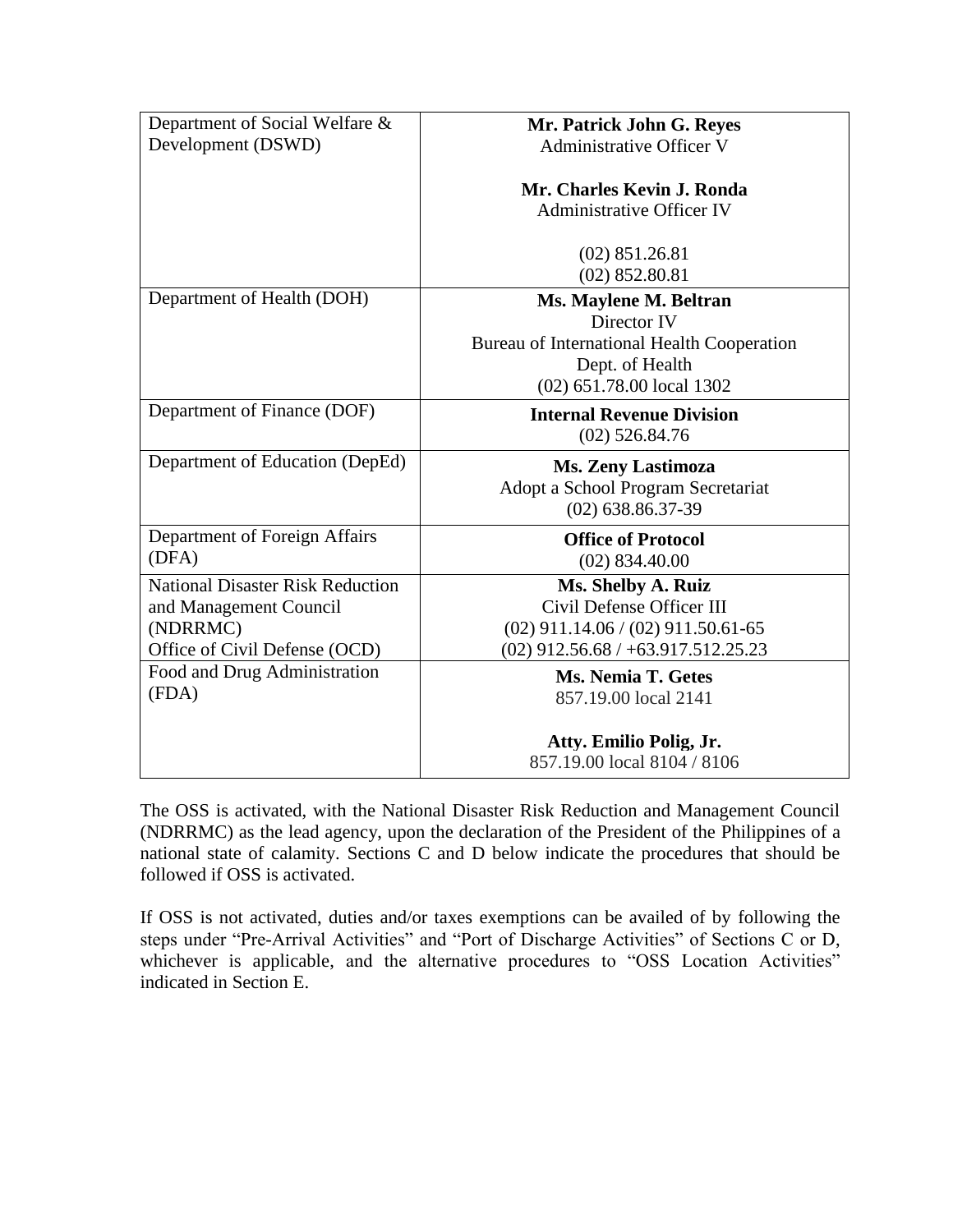**C. Procedures to be Followed if the Consignee is a National Government Agency or a DSWD-Registered, Licensed, and/or Accredited Social Welfare Development Agency (SWDA**) **(Scenarios a and b in Section A.1)** 

# **Pre-Arrival Activities:**

- 1. The Sender advises the Consignee of the donation to ensure that the Consignee is willing and prepared to receive it.
- 2. The Sender of the goods prepares a Deed of Donation to the Consignee. The Deed of Donation must be consularized or authenticated by the Philippine Consulate in the domicile of the Sender.
- 3. The Consignee executes a Deed of Acceptance of the donation from the Sender.
- 4. If any of the goods being imported is a Restricted or Regulated Good, the Consignee obtains an Import Permit or Clearance from the relevant Philippine Government Agency.

# **OSS Location Activities:**

- 5. Once the goods arrive in the Philippines, the Consignee or its authorized representative submits the following documents to the One-Stop Shop:
	- a. Consularized Deed of Donation
	- b. Deed of Acceptance
	- c. Bill of Lading or Airway Bill (*endorsed by shipping agent or airline*)
	- d. Itemized Packing List (*for medicines - including Lot No. and Expiry Date*)
	- e. Invoice (*required for calculation of duties and taxes*)
	- f. Import Permit or Clearance (*if any of the goods being imported is a restricted or regulated good*)
	- g. Filled-up Informal Import Declaration Entry (IIDE, a form available at the BOC Administrative Division or Collection Division at the Port of Discharge)
	- h. Filled-up Permit to Deliver Imported Goods (PDIG, a form available at the BOC Administrative Division or Collection Division at the Port of Discharge, *applicable to sea freight cargoes only as endorsed by shipping agent*)
- 6. The One-Stop Shop (OSS) representatives of each agency take charge of issuance of Deed of Acceptance, coordination with other concerned agencies, and overall facilitation for immediate release of donated goods.
- 7. Depending on who the Consignee is, either of the following happens:
	- a. If the Consignee is an NGA, duties and taxes are automatically charged to the Donee NGA's account.
	- b. If the Consignee is a DSWD-registered, licensed, and/or accredited SWDA, the OSS representative of DSWD issues an indorsement to DOF for duty exemption. The OSS representative of DOF then facilitates issuance of approval of request.
- 8. Once processing is completed, OSS team returns Consignee's copies of the documents. Approval for duty exemption (Scenario b of Section A.1) is indicated in the filled-up IIDE Form (*No DOF approval required for Scenario a of Section A.1*).

# **Port of Discharge Activities:**

9. The Consignee or its authorized representative files for an Informal Import Declaration and Entry (IIDE) at the BOC Informal Entry Division of the Port of Discharge.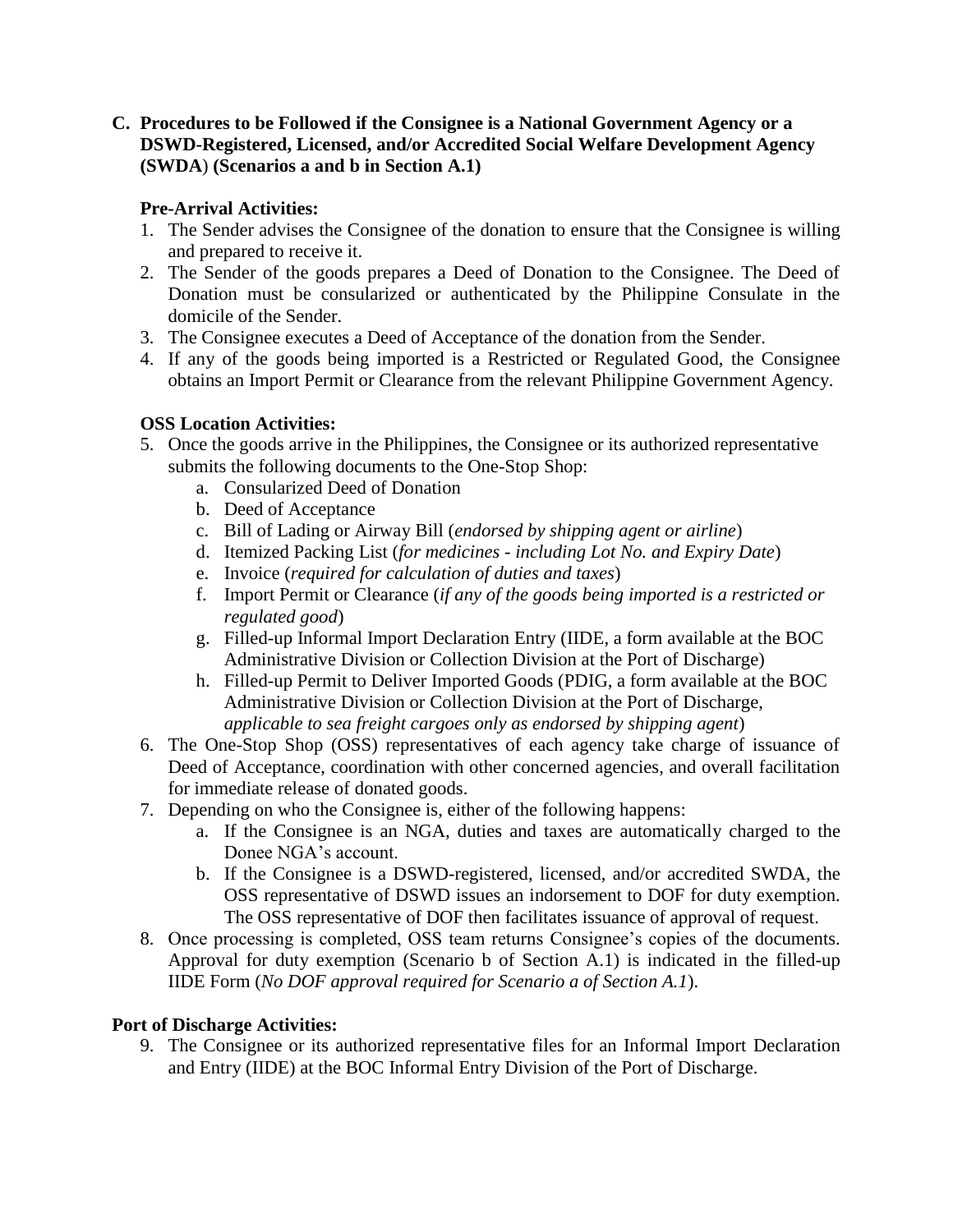- 10. BOC Informal Entry Division at the Port of Discharge examines and appraises the goods. Any prohibited goods are seized and forfeited in favor of the government. Moreover, restricted or regulated goods without Import Permit or Clearance found during examination are likewise seized and forfeited in favor of the government.
- 11. After examination and assessment, the BOC Informal Entry Division's Customs Examiner issues an Order of Payment to the Consignee indicating the applicable Customs charges for settlement.
- 12. Consignee or its authorized representative settles the Customs charges at the designated or in-house bank.
- 13. Consignee or its authorized representative presents the Proof of Payment to the Customs Examiner.
- 14. Consignee or its authorized representative settles other charges of private entities, i.e. storage, demurrage, trucking / transportation, arrastre, warehousing, stripping / stuffing, etc.
- 15. Goods are released.
- **D. Procedures to be Followed if the Consignee is neither a National Government Agency nor a DSWD-Registered, Licensed, and/or Accredited Social Welfare Development Agency (SWDA), but donates the imported goods to a National Government Agency or a DSWD-Registered, Licensed, and/or Accredited Social Welfare Development Agency (SWDA) (Scenario d as described in Section A.1)**

#### **Pre-Arrival Activities**

- 1. The Sender advises the Donee of the donation to ensure that the Donee is willing and prepared to receive it.
- 2. The Consignee prepares a notarized Deed of Donation to either an NGA, DSWDregistered, licensed, and/or accredited SWDA.
- 3. The Donee executes a Deed of Acceptance of the donation from the Consignee.
- 4. If any of the goods being donated is a Restricted or Regulated Good, the Consignee obtains an Import Permit or Clearance from the relevant government agency.

# **OSS Location Activities**

- 5. Once the goods arrive in the Philippines, the Consignee, Donee, or their authorized representative submits the following documents to the One-Stop Shop:
	- a. Notarized Deed of Donation
	- b. Deed of Acceptance
	- c. Bill of Lading or Airway Bill (*endorsed by shipping agent or airline*)
	- d. Itemized Packing List
	- e. Invoice (required for calculation of duties and taxes)
	- f. Import Permit or Clearance (i*f any of the goods being imported is a restricted or regulated good*)
	- g. Filled-up Informal Import Declaration Entry (IIDE, a form available at the BOC Administrative Division or Collection Division at the Port of Discharge)
	- h. Filled-up Permit to Deliver Imported Goods (PDIG, a form available at the BOC Administrative Division or Collection Division at the Port of Discharge, *applicable to sea freight cargoes only as endorsed by shipping agent*)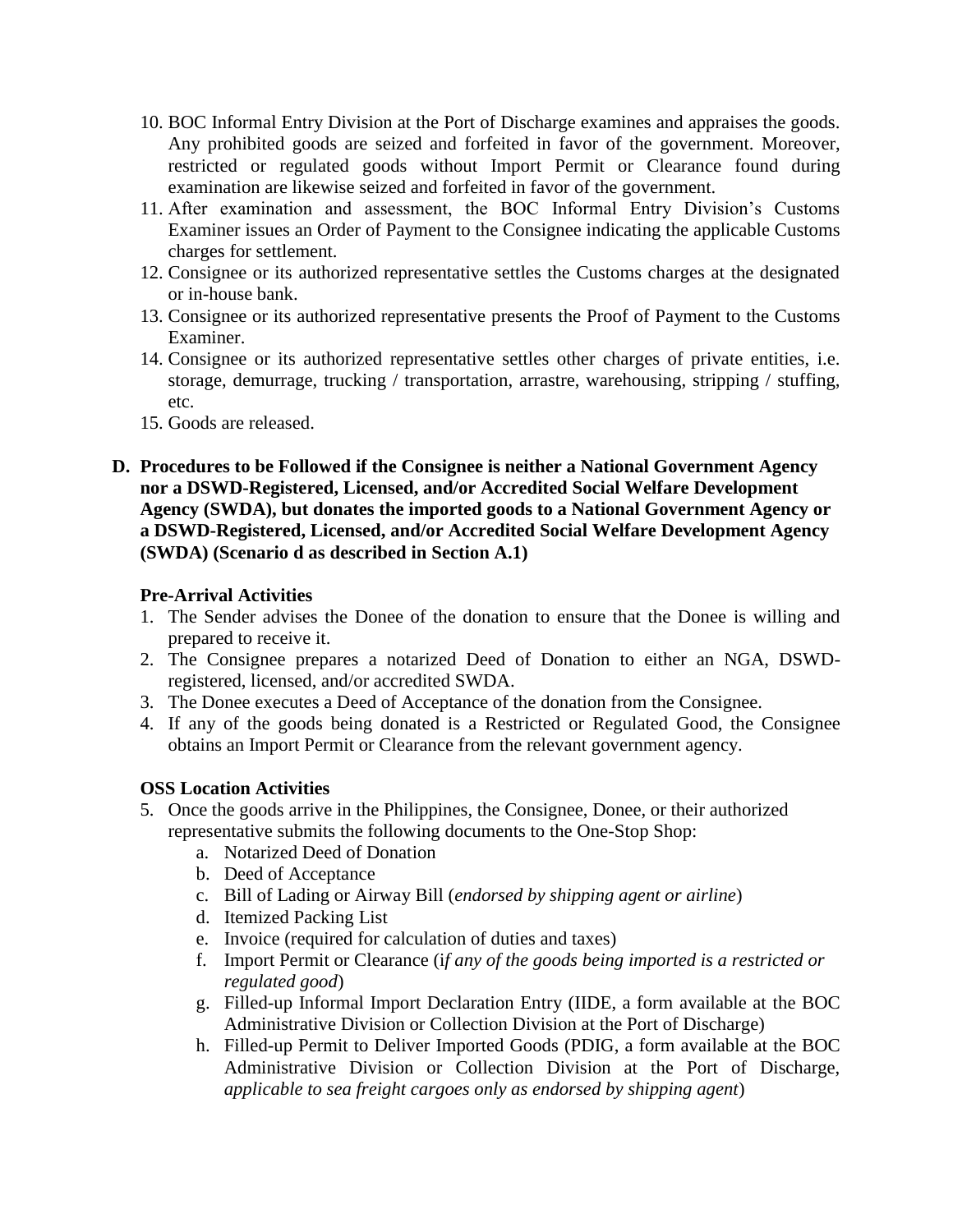- 6. Depending on who the Donee is, either of the following happens:
	- a. If the Donee is an NGA, the Donee issues an indorsement to DOF. The OSS representative of DOF facilitates issuance of approval to charge duties and taxes to the Donee NGA's account.
	- b. If the Donee is a DSWD- registered, licensed, and/or accredited SWDA, the OSS representative of DSWD issues an indorsement to DOF for duty exemption. The OSS representative of DOF then facilitates issuance of approval of request.
- 7. Once processing is completed, OSS team returns Consignee's copies of the documents. Approval for duty and tax exemption (Scenario d.1 of Section A.1) or duty exemption (Scenario d.2 of Section A.1) is indicated in the filled-up IIDE Form.
- 8. The OSS representative of BOC advises the Law Division of the Port of Discharge to have the Consignee details in the manifest amended to reflect the details of the Donee. The District Collector, Deputy Collector for Operations, and Law Division of the Port of Discharge coordinate with each other for the actual amendment in the manifest.

# **Port of Discharge Activities**

- 9. After having the manifest amended, the Consignee files for an Informal Import Declaration and Entry (IIDE) at the BOC Informal Entry Division of the Port of Discharge.
- 10. BOC Informal Entry Division at the Port of Discharge examines and appraises the goods. Any prohibited goods are seized and forfeited in favor of the government. Moreover, restricted or regulated goods without Import Permit or Clearance found during examination are likewise seized and forfeited in favor of the government.
- 11. After examination and assessment, the BOC Informal Entry Division's Customs Examiner issues an Order of Payment to the Consignee indicating the applicable Customs charges for settlement.
- 12. Consignee or its authorized representative settles the charges at the designated or inhouse bank.
- 13. Consignee or its authorized representative presents Proof of Payment to the Customs Examiner.
- 14. Consignee or its authorized representative settles other charges of private entities, i.e. storage, demurrage, trucking / transportation, arrastre, warehousing, stripping / stuffing, etc.
- 15. Goods are released.
- **E. Alternative Procedures to "OSS Location Activities" of Sections C and D if OSS is NOT Activated**
	- 5. Once the goods arrive in the Philippines, depending on the Section (C or D), either of the following happens:

#### **Section C:**

- a. If consignee is an NGA, the consignee prepares the documents indicated in Item b below for submission to the Bureau of Customs.
- b. If consignee is a DSWD-registered, licensed, and/or accredited SWDA, the consignee submits to DSWD the following documents:
	- i. Consularized Deed of Donation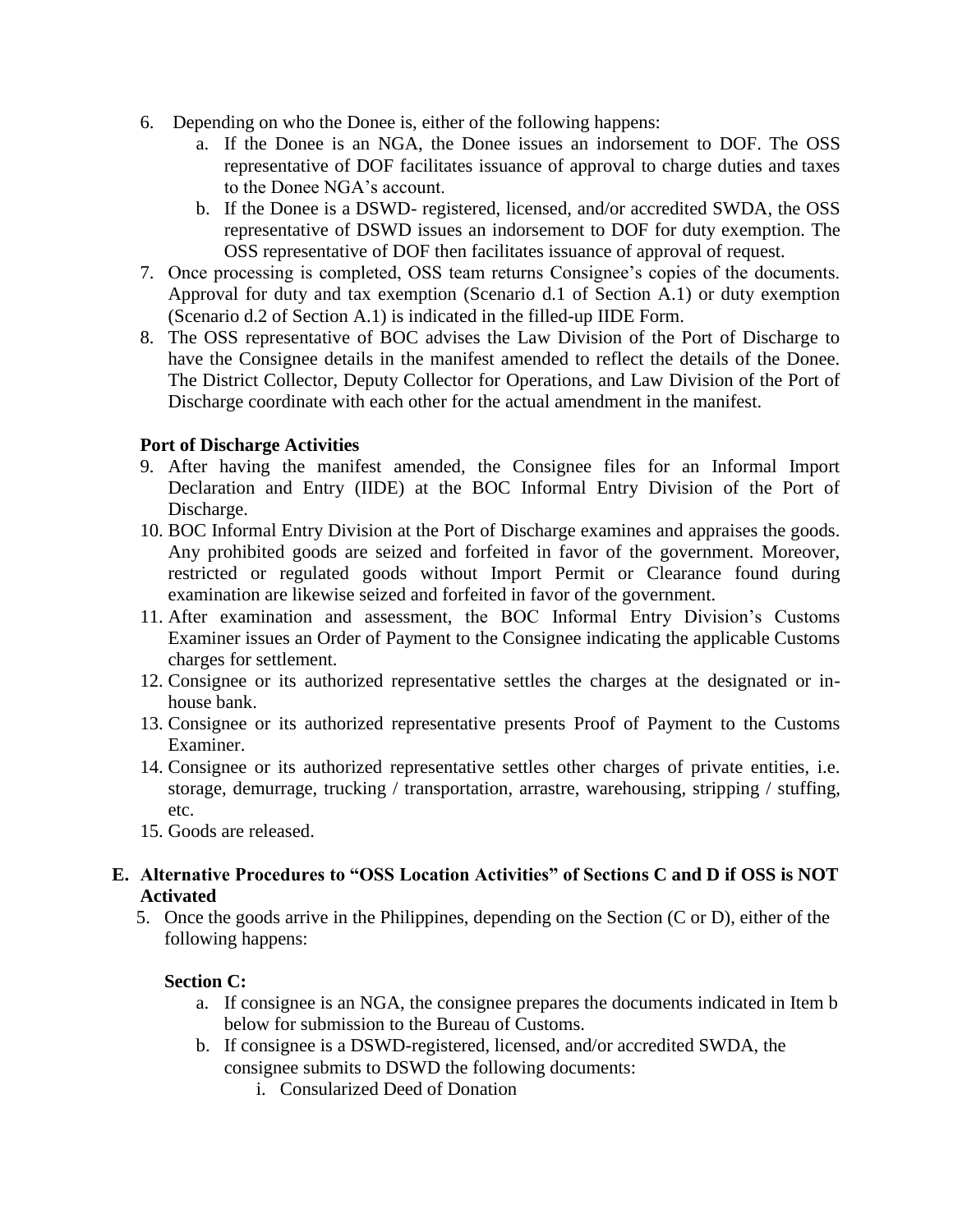- ii. Deed of Acceptance
- iii. Bill of Lading or Airway Bill (*endorsed by shipping agent or airline*)
- iv. Itemized Packing List
- v. Invoice (required for calculation of duties and taxes)
- vi. Import Permit or Clearance (i*f any of the goods being imported is a restricted or regulated good*)
- vii. Filled-up Informal Import Declaration Entry (IIDE, a form available at the BOC Administrative Division or Collection Division at the Port of Discharge)
- viii. Filled-up Permit to Deliver Imported Goods (PDIG, a form available at the BOC Administrative Division or Collection Division at the Port of Discharge, *applicable to sea freight cargoes only as endorsed by shipping agent*)

#### **Section D:**

- a. If Donee is an NGA, the Consignee, Donee, or their authorized representative prepares the documents indicated in Item b below for submission to DOF.
- b. If Donee is a DSWD-registered, licensed, and/or accredited SWDA, the Consignee, Donee, or their authorized representative submits to the DSWD the following documents:
	- i. Notarized Deed of Donation
	- ii. Deed of Acceptance
	- iii. Bill of Lading or Airway Bill (*endorsed by shipping agent or airline*)
	- iv. Itemized Packing List
	- v. Invoice (required for calculation of duties and taxes)
	- vi. Import Permit or Clearance (i*f any of the goods being imported is a restricted or regulated good*)
	- vii. Filled-up Informal Import Declaration Entry (IIDE, a form available at the BOC Administrative Division or Collection Division at the Port of Discharge)
	- viii. Filled-up Permit to Deliver Imported Goods (PDIG, a form available at the BOC Administrative Division or Collection Division at the Port of Discharge, *applicable to sea freight cargoes only as endorsed by shipping agent*)
- 6. If Consignee or Donee is a DSWD-registered, licensed, and/or accredited SWDA, DSWD issues an indorsement to DOF requesting for approval for duty exemption.
- 7. Depending on who the Consignee or Donee is, either of the following happens:
	- a. If Consignee is an NGA, DOF approval is no longer required as duties and taxes are automatically charged to the NGA's account.
	- b. If Donee is an NGA, DOF issues approval to charge the duties and taxes to the Donee NGA's account.
	- c. If Consignee or Donee is a DSWD-registered, licensed, and/or accredited SWDA, DOF issues approval for duty exemption.
- 8. The Consignee, Donee, or their authorized representative submits to BOC the DOF approval (except if Consignee is an NGA wherein DOF approval is not required) with all other documents indicated above as attachments. For Section D, the Consignee, Donee, or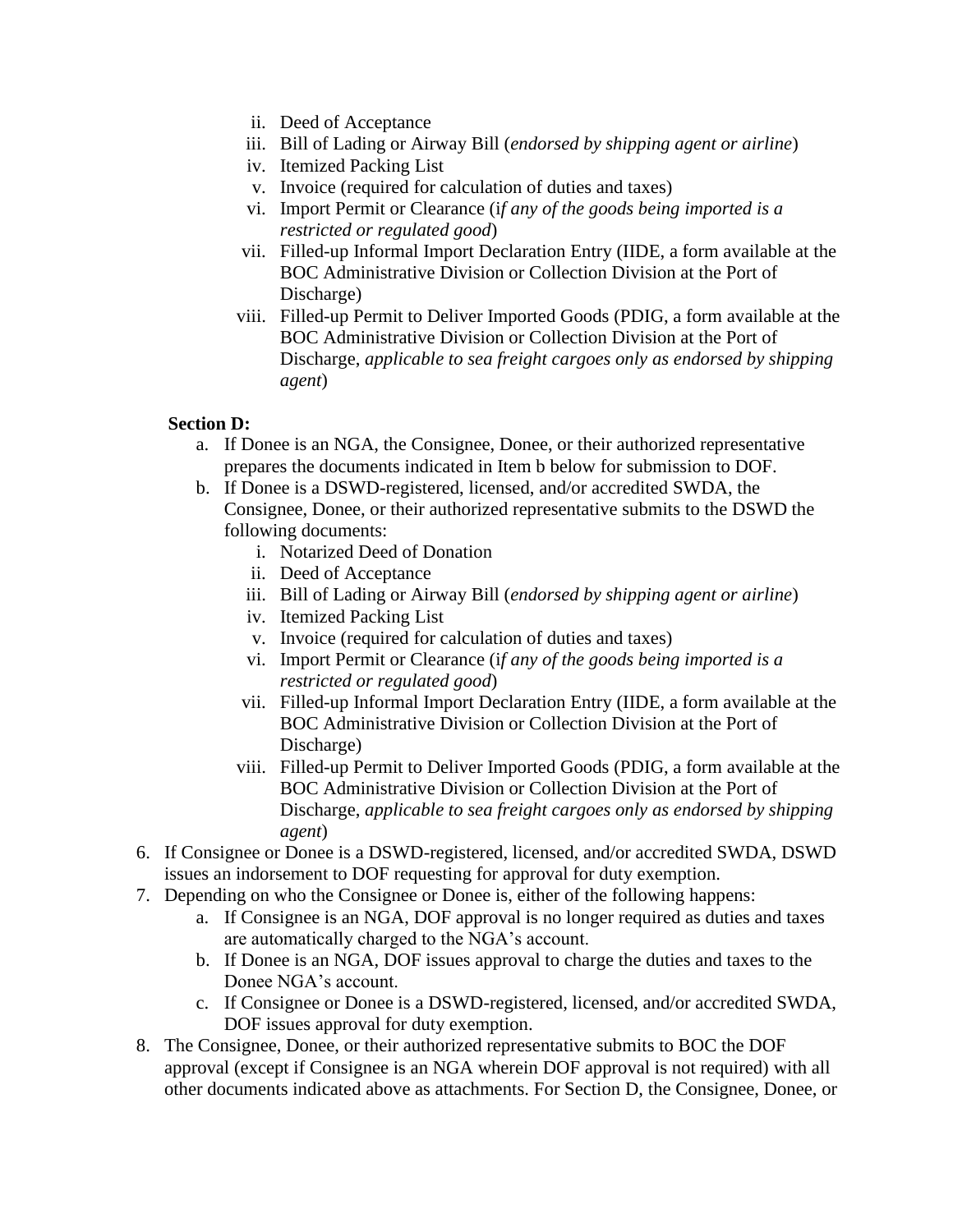their authorized representative also requests the Law Division of the Port of Discharge to have the Consignee details in the manifest amended to reflect the details of the Donee.

| <b>BOC CHARGES*</b>                                                                            | <b>APPLICABLE RATE</b>                                                                                  |  |
|------------------------------------------------------------------------------------------------|---------------------------------------------------------------------------------------------------------|--|
| A. Customs Documentary Stamp<br>(CDS)                                                          | Fixed rate of P265.00                                                                                   |  |
|                                                                                                | Dutiable Value of<br><b>IPF/Entry</b><br>Shipment                                                       |  |
|                                                                                                | Up to P250,000<br>P 250.00                                                                              |  |
| B. Import Processing Fee (IPF)                                                                 | Over P250,000 to<br>P 500.00<br>P500,000                                                                |  |
|                                                                                                | Over P500,000 to<br>P 750.00<br>P750,000                                                                |  |
|                                                                                                | P 1000.00<br>Over P750,000                                                                              |  |
| C. Container Security Fee $(CSF)$ – for<br>containerized shipments only                        | \$5.00 x BOC-determined Peso-Dollar<br>Exchange Rate per Twenty-Foot Equivalent<br>Unit [TEU] container |  |
| D. Informal Import Declaration and<br>Entry Form (BC Form 177)                                 | $P15.00$ per set                                                                                        |  |
| E. Permit to Deliver Imported Goods<br>Form (BC Form $194$ ) – for sea freight<br>cargoes only | $P15.00$ per set                                                                                        |  |
| F. Customs Duty                                                                                | Up to 65% of Dutiable Value depending<br>on the tariff code of the goods                                |  |
| G. Value Added Tax (VAT)                                                                       | 12% of Total Landed Cost**                                                                              |  |

# **F. Bureau of Customs (BOC) Charges:**

*\* Unless prior arrangements have been made with the donee NGA or DSWD-registered, licensed, and/or accredited SWDA for them to shoulder these costs, the consignee is required to settle these charges for goods to be cleared by Customs.* 

\*\* *Total Landed Cost refers to the sum of Dutiable Value, Bank Charges (if any), Customs Duty, Brokerage Fee, Arrastre Charge, Wharfage Due, Customs Documentary Stamp, and Import Processing Fee.*